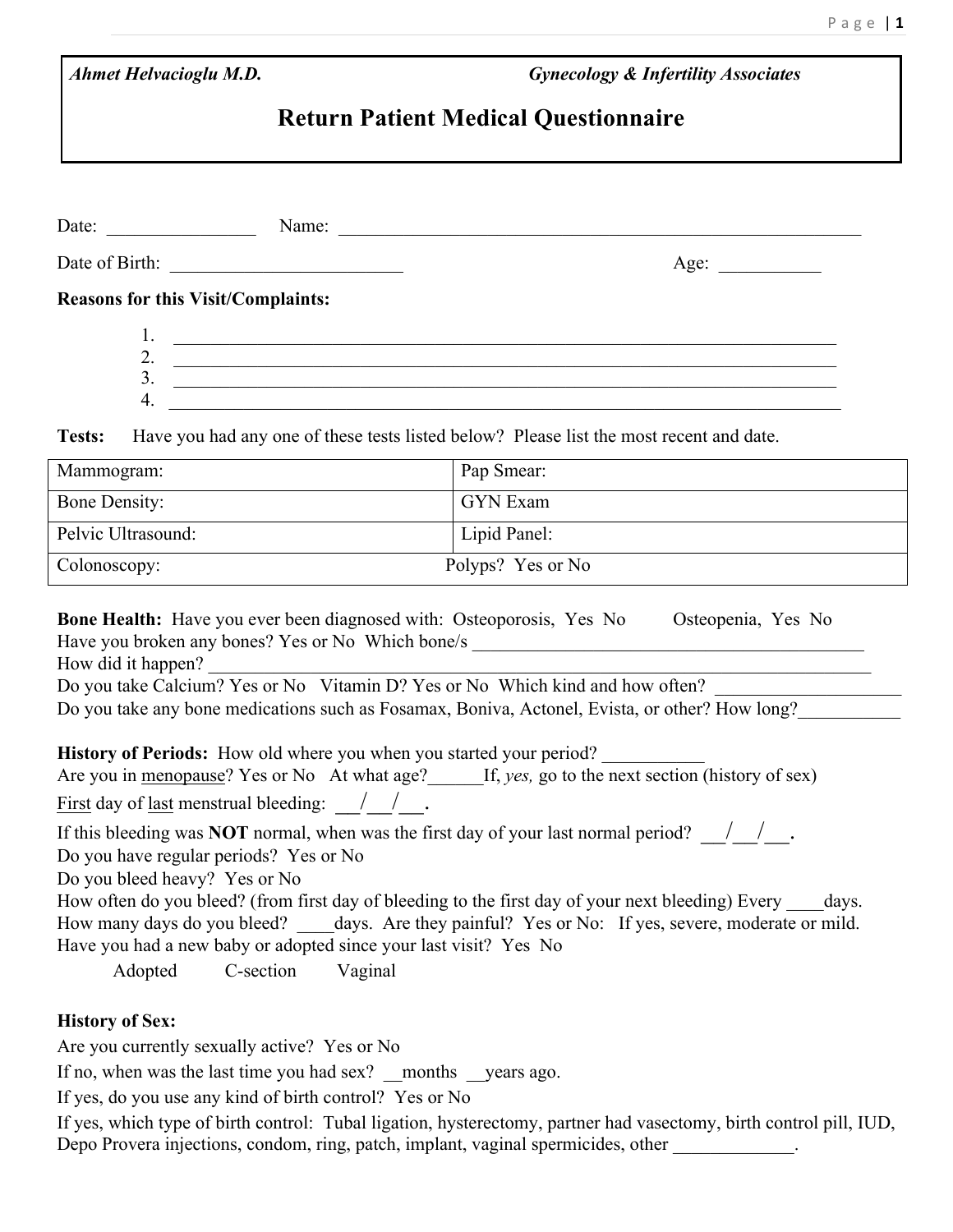**History of Bladder:** Do you have problems holding urine? Yes, No, Sometimes, Rare. If no, go to next section (history of bowel) Do you wet yourself when you sneeze, cough, or laugh? Yes, No, Sometime, Rare Do you have urgency to urinate? Yes, No, Sometimes, Rare Do you wet yourself because you could not make it to the bathroom on time? Yes, No, Sometimes, Rare Do you have urinary frequency? Yes, No, Sometimes, Rare Do you use pads? Yes or No Do you lose urine without feeling it? Yes or No

**History of Bowel:** Do you have problem controlling bowel movements (soiling yourself)? Yes or No Do you have regular bowel movements? Yes or No If no, please explain

**Hormones:** Do you have hot flashes? Yes or No Do you get night sweats? Yes or No Do you take hormones? Yes or No What kind? Dose How often? Daily, Weekly, Twice Weekly, Monthly, Every 3 months? How long have you been using?

 $\_$  , and the contribution of the contribution of the contribution of the contribution of  $\mathcal{L}_\text{max}$ 

**Are there any changes in your health since your last visit? Have you been diagnosed with any new disease?**\_\_\_\_\_\_\_\_\_\_\_\_\_\_\_\_\_\_\_\_\_\_\_\_\_\_\_\_\_\_\_\_\_\_\_\_\_\_\_\_\_\_\_\_\_\_\_\_\_\_\_\_\_\_\_\_\_\_\_\_\_\_\_\_\_\_\_\_\_\_\_\_\_\_\_\_\_\_\_\_\_\_\_\_\_

**Have you been hospitalized or had any new surgery since your last visit? Please include reason, type of surgery, where and the name of the surgeon**:

 $\_$  , and the contribution of the contribution of the contribution of the contribution of  $\mathcal{L}_\text{max}$ 

 $\_$  , and the contribution of the contribution of the contribution of the contribution of  $\mathcal{L}_\text{max}$  $\_$  , and the contribution of the contribution of the contribution of the contribution of  $\mathcal{L}_\text{max}$  $\mathcal{L}_\mathcal{L} = \mathcal{L}_\mathcal{L} = \mathcal{L}_\mathcal{L} = \mathcal{L}_\mathcal{L} = \mathcal{L}_\mathcal{L} = \mathcal{L}_\mathcal{L} = \mathcal{L}_\mathcal{L} = \mathcal{L}_\mathcal{L} = \mathcal{L}_\mathcal{L} = \mathcal{L}_\mathcal{L} = \mathcal{L}_\mathcal{L} = \mathcal{L}_\mathcal{L} = \mathcal{L}_\mathcal{L} = \mathcal{L}_\mathcal{L} = \mathcal{L}_\mathcal{L} = \mathcal{L}_\mathcal{L} = \mathcal{L}_\mathcal{L}$ 

**Current Medications:** Please include over-the-counter medications and dietary supplements. Please list the name of the medication, dose and how long you have been taking the medicine:

| $\tilde{\phantom{a}}$ |  |
|-----------------------|--|
|                       |  |

| Are you currently using or in the past have used any of the following: (circle)  |  |  |  |  |  |           |  |
|----------------------------------------------------------------------------------|--|--|--|--|--|-----------|--|
| Xanax Valium Lorazepam Librium Lortab Percocet Vicodin Morphine                  |  |  |  |  |  |           |  |
| Any other prescription pain killers or sleeping pills for longer than one month? |  |  |  |  |  |           |  |
| Reason: (circle) Back Pain Depression Insomnia Other type of pain                |  |  |  |  |  | Addiction |  |

Allergies: (circle) If answer is yes, list the names of the drug, food or reason for the allergy. Drug / Medication Yes No

| Food                  | Yes No |
|-----------------------|--------|
| $\Gamma$ nvironmental | Yes No |